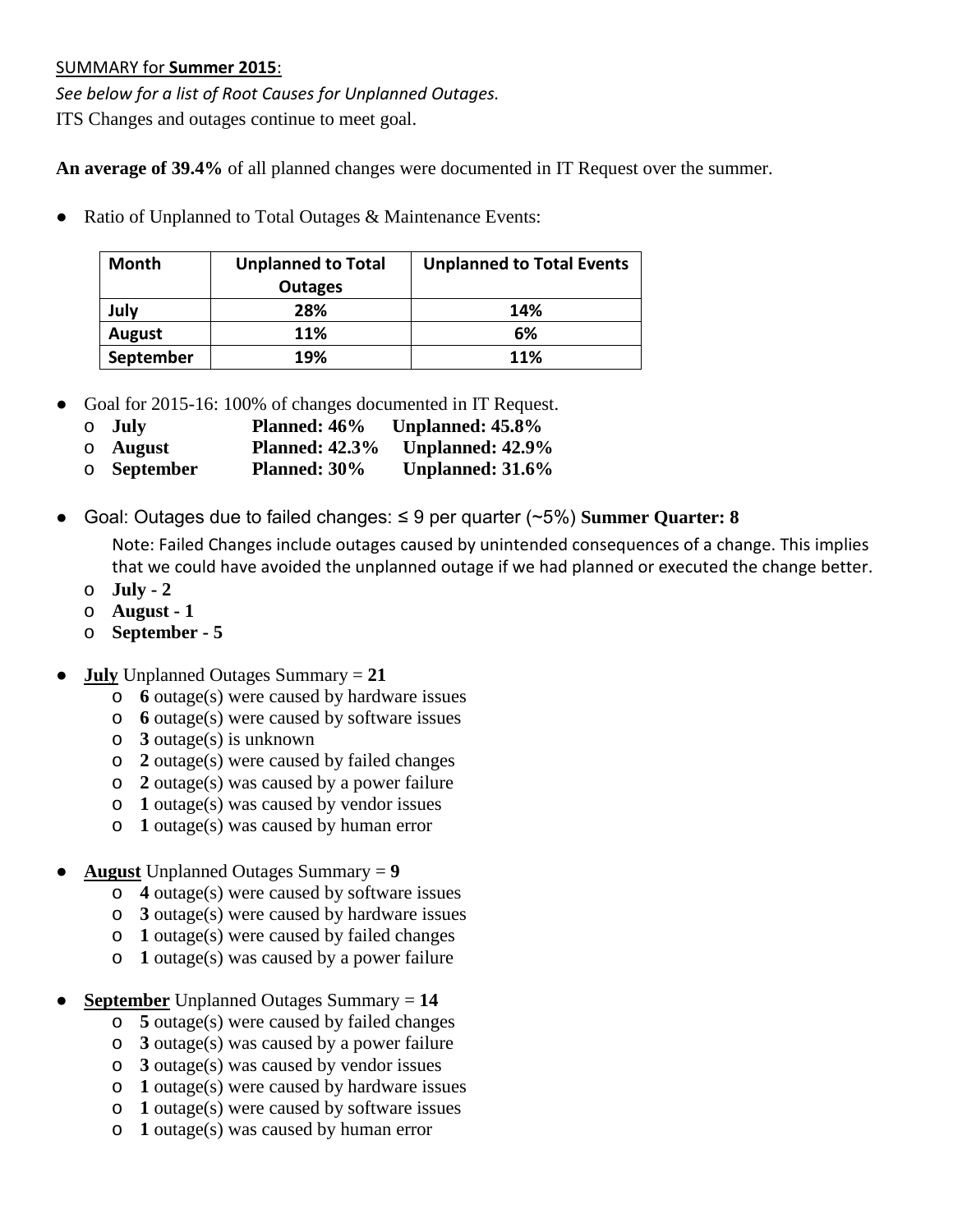

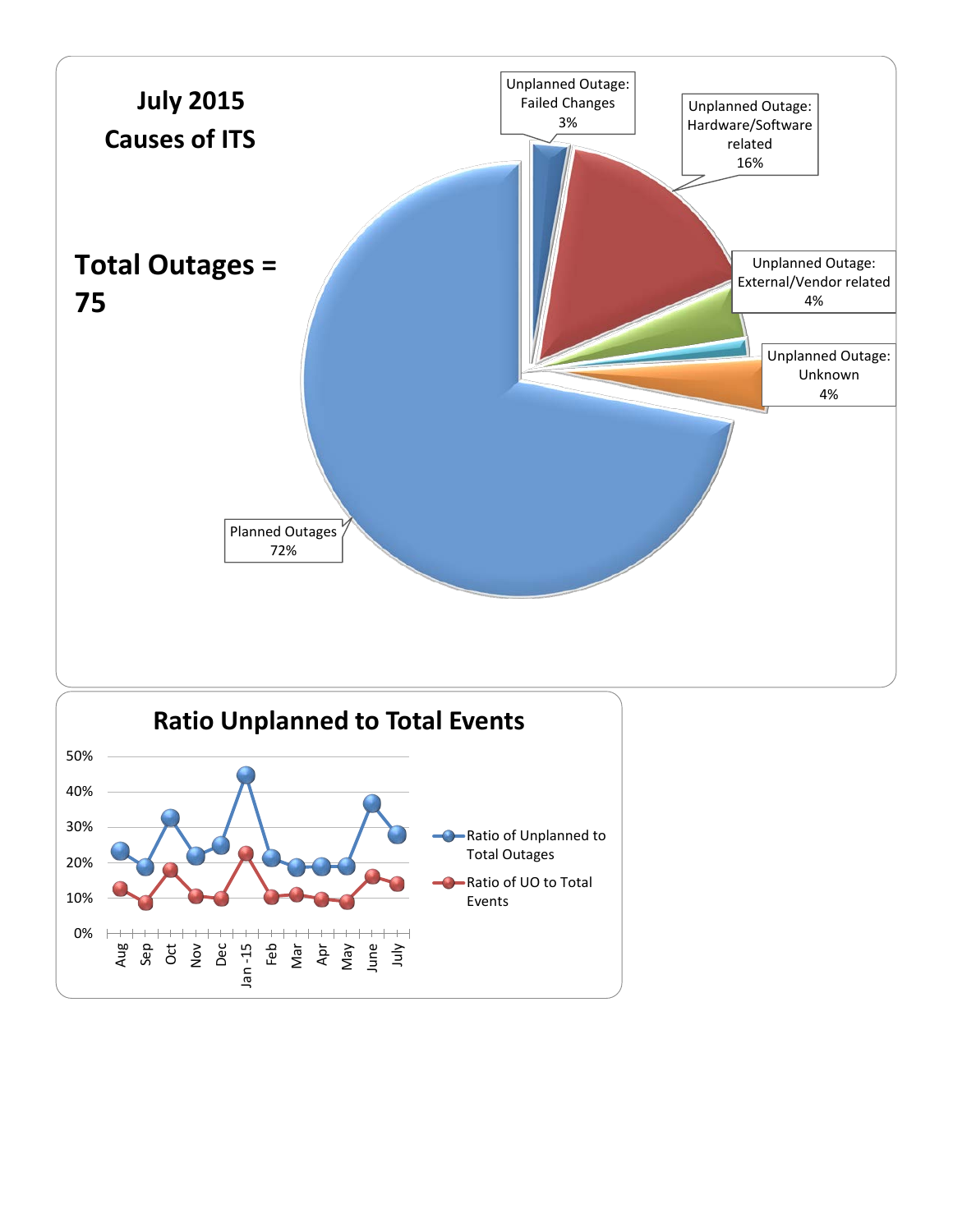

| July<br>2015<br>Count | Day of Week  | <b>Start Date</b> | <b>Time</b>                  | Coverage<br><b>Start Time</b> | <b>Duration</b>   | Service/Location                               | <b>Root Cause</b>    | Contact           | <b>Comments</b>                                                                                                    | Ticket?        |
|-----------------------|--------------|-------------------|------------------------------|-------------------------------|-------------------|------------------------------------------------|----------------------|-------------------|--------------------------------------------------------------------------------------------------------------------|----------------|
|                       | 1 Thursday   |                   | 2-Jul-15 All Day             | Day                           | 8 days            | Voicemail                                      | Software             | Tanya Seelandt    | Blinking with no messages, cannot  INC0251712<br>be cleared                                                        |                |
|                       | 2 Monday     |                   | 6-Jul-15 11:30 am - 12 pm    | Day                           | 30 minutes        | Multiple Services/Campus                       | Software             | Glenn Blackler    |                                                                                                                    | INC0250376     |
|                       | 3 Tuesday    |                   | 7-Jul-15 2 am - 3 am         | Night                         | 1 hour            | Networker Backups                              | Software             | Josh Homan        | Server daemon stopped responding No.<br>at about 0249, 29 hosts did not<br>receive their usual nightly<br>backups. |                |
|                       | 4 Wednesday  |                   | 8-Jul-15 8:40 am - 9:40 am   | Day                           | 20 minutes Jazzee |                                                | Software             | Kate Brownfield   | Database connection pooling was INC0251591<br>restarted                                                            |                |
|                       | 5 Wednesday  |                   | 8-Jul-15 1 pm - 12 am        | Night                         | 11 hours          | <b>PPS Reports</b>                             | Vendor               | Nicole Liebenthal | UCOP change                                                                                                        | No             |
|                       | 6 Friday     |                   | 10-Jul-15 9:35 pm - 10 pm    | Night                         | 3 hours           | Hosting/Data Center VM Servers                 | <b>Failed Change</b> | Andrea Lee        | VM incorrectly attached to the<br>wrong physical console on a server                                               | No             |
|                       | 7 Saturday   | 11-Jul-15 All Dav |                              | Day                           | 3 days            | eduroam wireless network service/Ca Hardware   |                      | Robert Cartelli   | Multiple locations across campus   INC0252094                                                                      |                |
|                       | 8 Sunday     | 12-Jul-15 All Day |                              | Day                           | 3 days            | eduroam wireless network service/Ca Hardware   |                      | Robert Cartelli   | Multiple locations across campus   INC0252094                                                                      |                |
|                       | 9 Monday     | 13-Jul-15 All Dav |                              | Day                           | 3 days            | eduroam wireless network service/Ca Hardware   |                      | Robert Cartelli   | Multiple locations across campus   INC0252094                                                                      |                |
|                       | 10 Wednesday | 15-Jul-15 All Dav |                              | Day                           | 7 days            | International Scholar and Student Man Software |                      | Matt Henderson    | Service not able to transfer phone<br>numbers up to SEVIS as required.<br>Requires upgrade.                        | N <sub>0</sub> |
|                       | 11 Wednesday |                   | 15-Jul-15 6:15 am - 9:15 am  | Day                           | 30 minutes        | Telephones/Science Hill                        | Software             | Matt McKenna      |                                                                                                                    | No             |
|                       | 12 Sunday    |                   | 19-Jul-15 9 am - 9:30 am     | Day                           | 30 minutes        | Network/Kerr Hall                              | Unknown              | Unknown           |                                                                                                                    | No             |
|                       | 13 Sunday    |                   | 19-Jul-15 9:37 pm - 10:53 pm | Night                         | 1.5 hours         | Telephones & Network/Upper Campus Power Outage |                      | John Haskins      |                                                                                                                    | N <sub>0</sub> |
|                       | 14 Monday    |                   | 20-Jul-15 6:45 am - 8:03 pm  | Day                           | 18 minutes        | Network & VOIP Telephones/Comm b Failed change |                      | John Haskins      | Line card did not come up following CHG0033632<br>a scheduled firmware upgrade                                     |                |
|                       | 15 Monday    |                   | 20-Jul-15 3:47 pm - 3:59 pm  | Day                           | 12 minutes        | Library Web Site                               | Unknown              | Unknown           |                                                                                                                    | No             |
|                       | 16 Tuesday   |                   | 21-Jul-15 2 pm - 3 pm        | Day                           | 1 hour            | Oakes                                          | Network              | Nigel Jacques     | Not validated. Reported by<br>phone to Marian.                                                                     | INC0253149     |
|                       | 17 Wednesday |                   | 22-Jul-15 12:11 am - 5:30 am | Night                         | 5.5 hours         | SOE and other Services/Campus                  | Power Outage         | Kirk Loftis       |                                                                                                                    | No             |
|                       | 18 Saturday  | 25-Jul-15 All Day |                              | Day                           | All Day           | Network/University Town Center                 | Hardware             | Paul Marundee     |                                                                                                                    | No             |
|                       | 19 Sunday    | 26-Jul-15 All Day |                              | Day                           | All Day           | Network/University Town Center                 | Hardware             | Paul Marundee     |                                                                                                                    | No             |
|                       | 20 Monday    |                   | 27-Jul-15 6:36 am - 9:38 am  | Day                           | 3 hours           | Network/University Town Center                 | Hardware             | Paul Marundee     |                                                                                                                    | No             |
|                       | 21 Wednesday |                   | 29-Jul-15 7:11 am - 7:12 am  | Day                           | 1 minute          | Wireless, VPN, GDAD/Campus                     | Human Error          | Mark Boolootian   |                                                                                                                    | <b>No</b>      |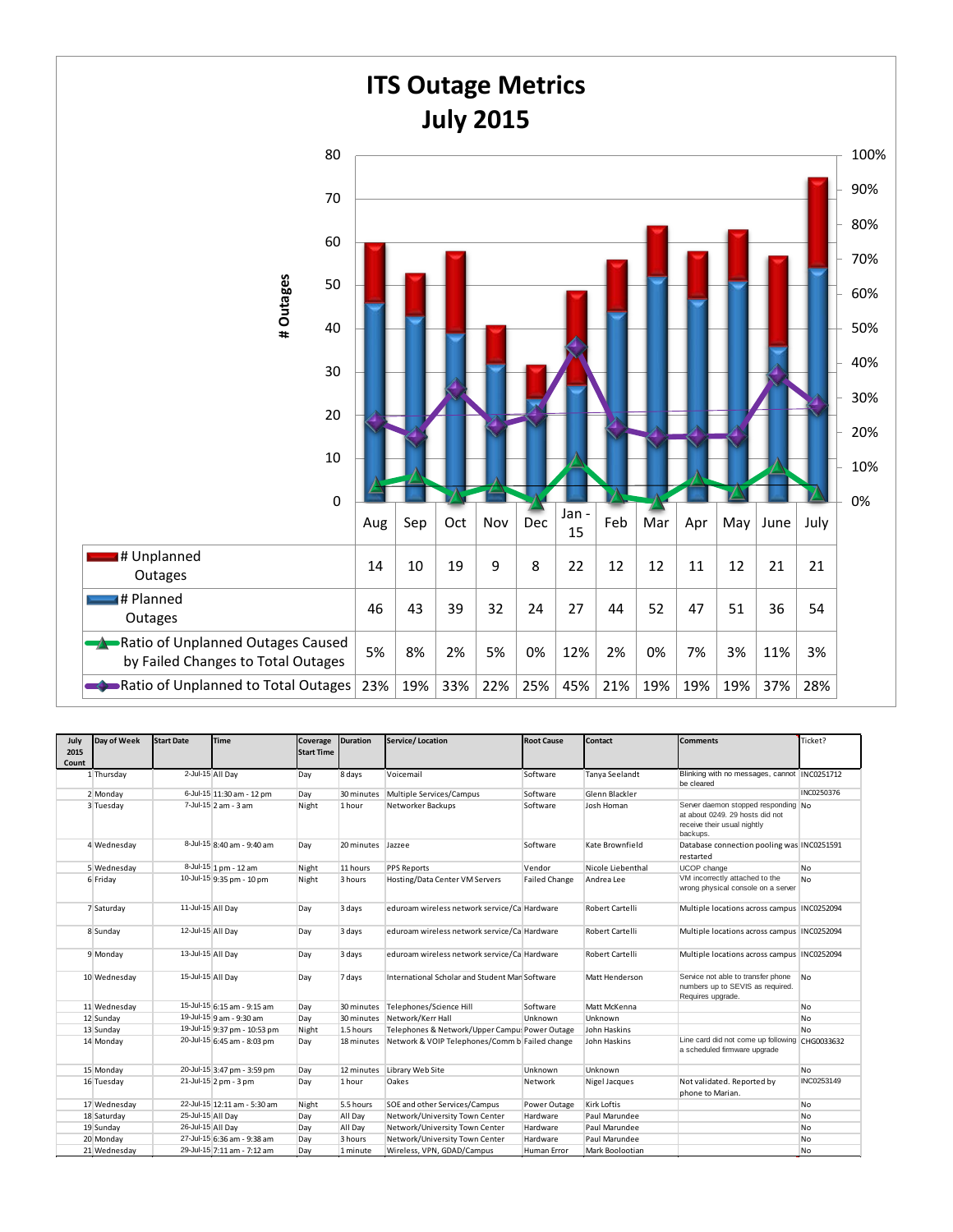

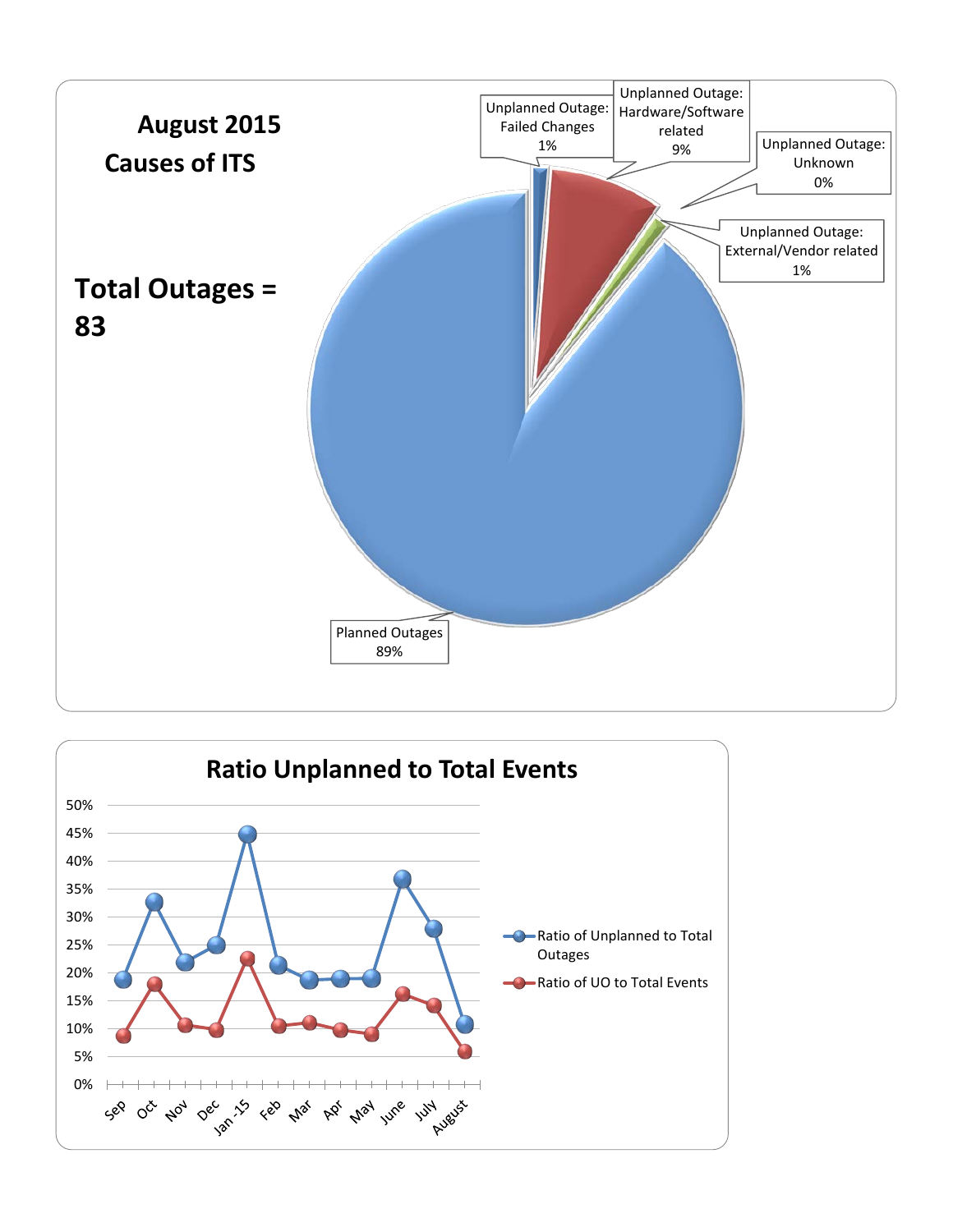

| August        |             |                   |                              |                                        |            |                                 |                   |                 |                                 |                |
|---------------|-------------|-------------------|------------------------------|----------------------------------------|------------|---------------------------------|-------------------|-----------------|---------------------------------|----------------|
| 2015<br>Count | Day of Week | <b>Start Date</b> | <b>Time</b>                  | Coverage<br><b>Start Time Duration</b> |            | Service/Location                | <b>Root Cause</b> | <b>Contact</b>  | <b>Comments</b>                 | Ticket?        |
|               | 1 Saturday  | 1-Aug-15 All Day  |                              | Day                                    | 3 days     | Network/Carriage House and EH&S | Hardware          | Vic Rempillo    |                                 | INC0254807     |
|               | 2 Sunday    | 2-Aug-15 All Day  |                              | Day                                    | 2 days     | Network/Carriage House and EH&S | Hardware          | Vic Rempillo    |                                 | INC0254807     |
|               | 3 Monday    |                   | 3-Aug-15 8:40 pm - 9:15 pm   | Night                                  | 35 minutes | Network/Campus                  | Software          | Mark Boolootian | DNS and login issues            | INC0255003     |
|               | 4 Thursday  |                   | 6-Aug-15 9:45 pm - 12 am     | Night                                  | 2.5 hours  | Network/Campus & DARC           | Power Outage      | Vic Rempillo    | no impact to telephone service  | INC0255499     |
|               | 5 Sunday    |                   | 9-Aug-15 6:30 am - 10 am     | Day                                    | 3.3 hours  | <b>WCMS</b>                     | Software          | Andre Daniels   | Memory leak                     | INC0255750     |
|               | 6 Sunday    |                   | 16-Aug-15 5:47 pm - 8:47 pm  | Night                                  | 3 hours    | SOE services                    | Hardware          | Tim Gustafon    | cooling issue                   | No.            |
|               | 7 Thursday  |                   | 20-Aug-15 10:51 am - 2 pm    | Day                                    | 3 hours    | Resource 25 (R25)               | Software          | Glenn Blackler  |                                 | INC0327300     |
|               |             |                   |                              |                                        |            |                                 |                   |                 | missing piece of the multicast  |                |
|               |             |                   |                              |                                        |            | IPTV/Campus and University Town |                   |                 | configuration on the new border |                |
|               | 8 Friday    | 21-Aug-15 All Day |                              | Day                                    | 5 days     | Center                          | Failed change     | Mark Boolootian | routers.                        | N <sub>0</sub> |
|               |             |                   |                              |                                        |            |                                 |                   |                 |                                 |                |
|               |             |                   |                              |                                        |            |                                 |                   |                 | Caused by unrestricted indexing |                |
|               |             |                   |                              |                                        |            |                                 |                   |                 | by googlebots which overloaded  |                |
|               |             |                   |                              |                                        |            |                                 |                   |                 | both the max connections on the |                |
|               |             |                   |                              |                                        |            |                                 |                   |                 | sql DB and the resources on the |                |
|               |             |                   |                              |                                        |            |                                 |                   |                 | web server. Issue has been      |                |
|               | 9 Monday    |                   | 31-Aug-15 8:55 am - 10:37 am | Dav                                    | 2 hours    | Library website                 | Software          | Bym Kanar       | corrected with google.          | No             |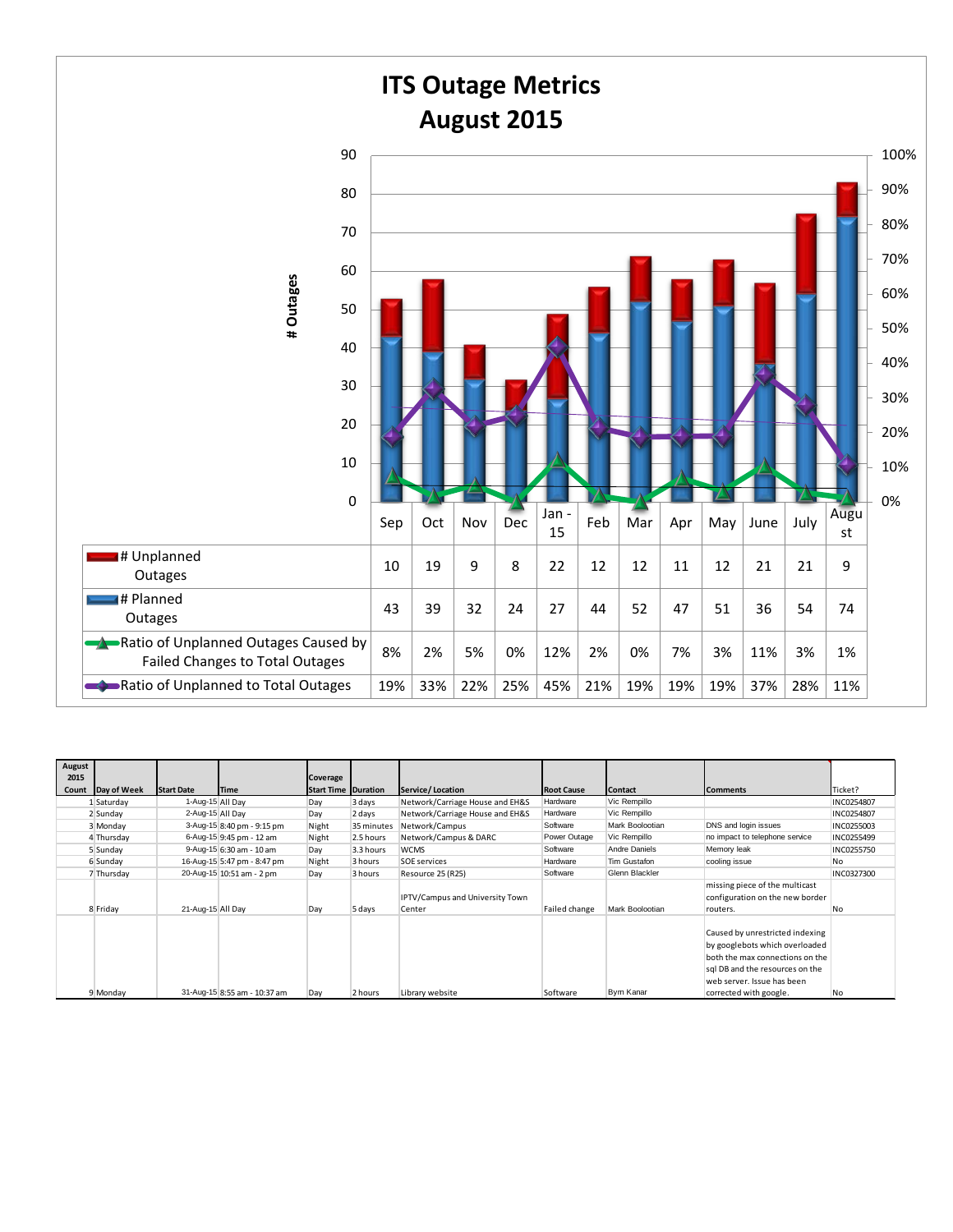

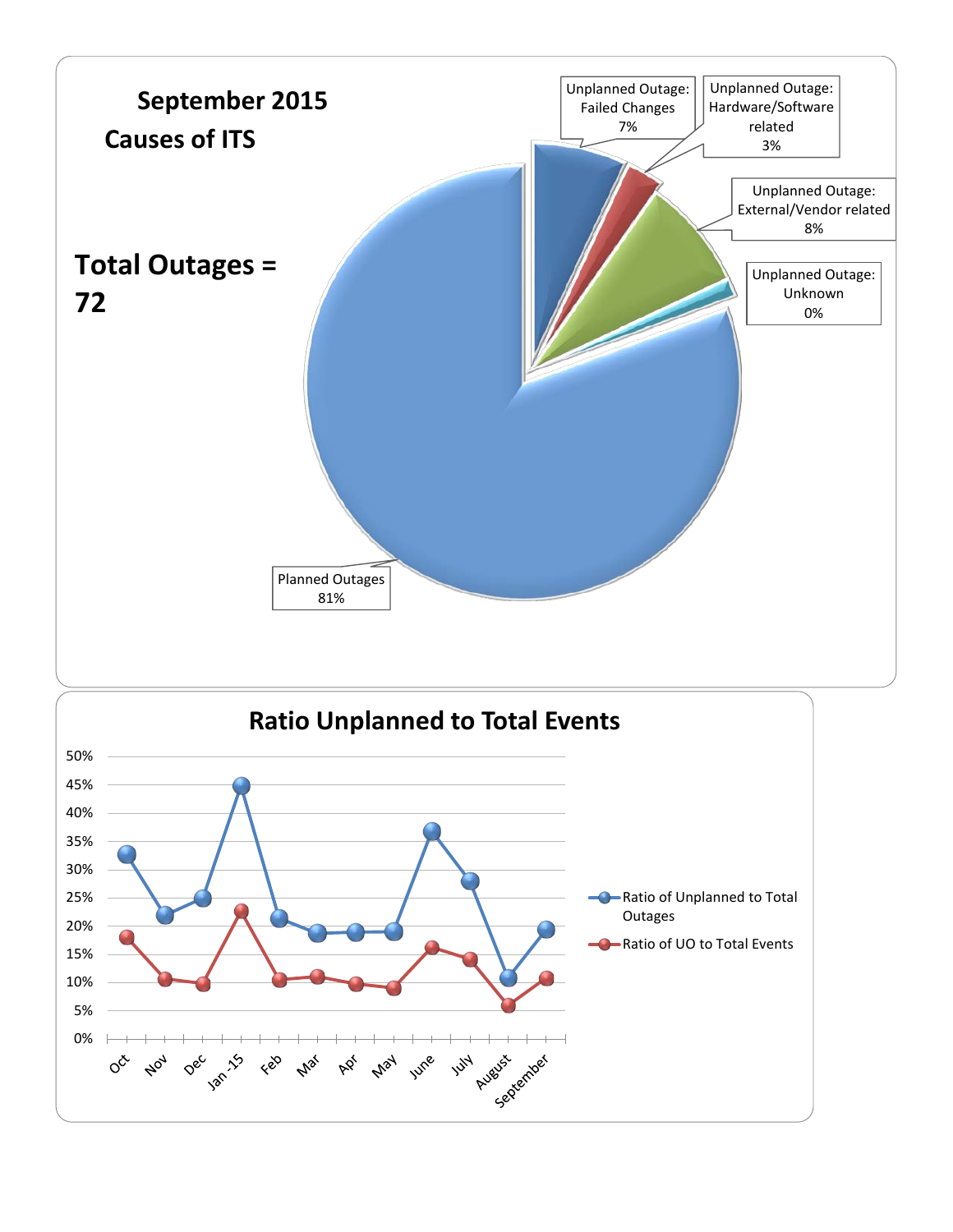